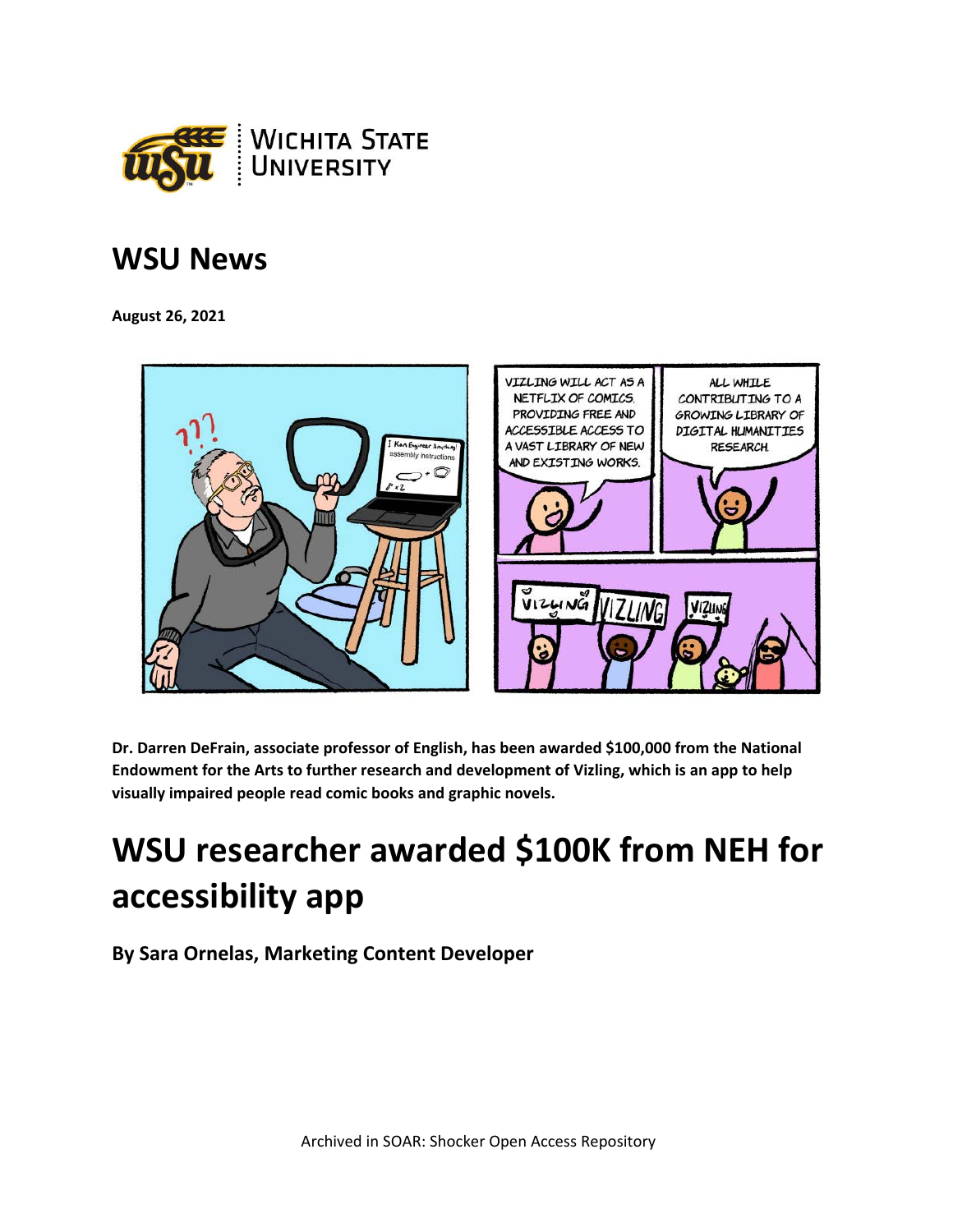The National Endowment for Humanities (NEH) has awarded a Wichita State University researcher \$100,000 for his work on developing an app that allows visually impaired people to read comic books and graphic novels.

Dr. Darren DeFrain, associate professor of English and director of the Wichita State writing program, has been working with former Wichita State student Aaron Rodriguez (who is currently a graduate student at Florida State University) to create Vizling.

Vizling is an app will allow people who are visually impaired to read and understand comics, graphic novels, or anything that's got a visual component along with a text component so they understand the page layout, flow, and movement in addition to just getting told what's happening.

With comic books or graphic novels, stories aren't always told in a linear format. There are visual clues as to where the readers' eyes should go next. With Vizling, the users can use their fingers to drag across and see which way things are set up. They can also touch different areas of the screen to find out what's on the screen.

For instance, DeFrain said, there's one two-page spread he teaches where one of the characters is freaking out, "and you see all this stuff happening all over the page."

## $\blacksquare$  Darren DeFrain is a risk-taker with entrepreneurial spirit who draws from his<br>expertise to do something completely expertise to do something completely different in the world of apps."

- Dr. Andrew Hippis/ey, dean of the Fairmount College of Liberal Arts and Sciences

He can verbally tell a visually impaired student what's happening, he said, "but that doesn't convey all the different things that are going on in the character's head. If you're fully sighted, when you open up that page, your eye goes where it wants to go. You interpret it at your own speed and in your own way."

The Vizling app is twofold: There's audio to read the words of the book, and sensory clues offer directional insight to the reader.

"Darren DeFrain is a risk-taker with entrepreneurial spirit who draws from his expertise to do something completely different in the world of apps," said Dr. Andrew Hippisley, dean of the Fairmount College of Liberal Arts and Sciences. "And he is a member of the English department, demonstrating that the humanities brings its own special contribution to software design, a distinctly human contribution."